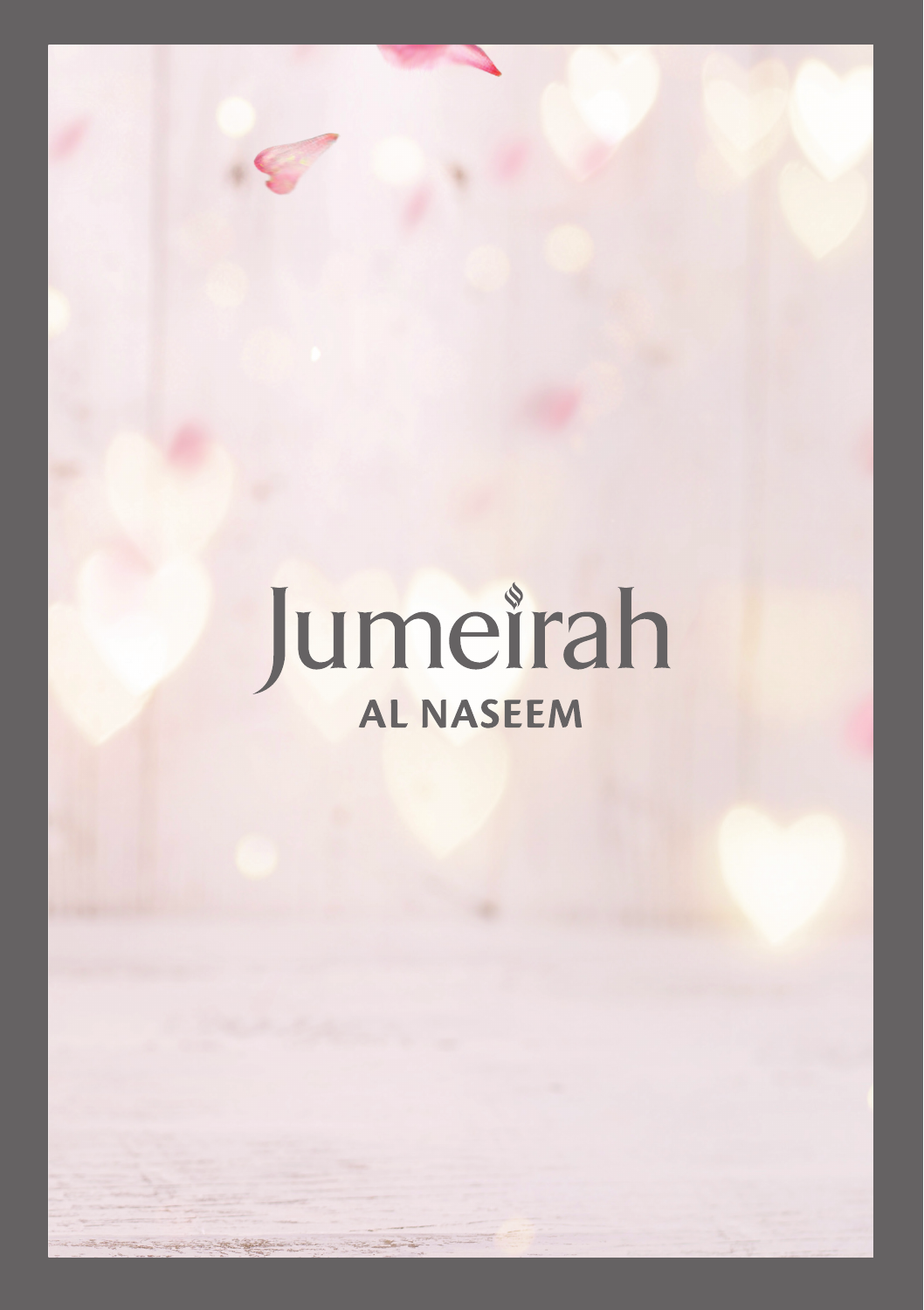# Jumeirah **AL NASEEM**

# *Amuse Bouche*

*BOSTON LOBSTER PANNA COTTA*

*Sauce Vierge (D) (GF)*

*Or*

*BEEF CARPACCIO TRUFFLE & PARTIGIANO REGGIANO Arugula Leaves, Truffle Oil, Thyme*

#### *Soup*

*ROASTED TOMATO SOUP*

*Harissa Spiced Roasted Tomato, Za'atar Croutons (D) (G)*

*Or*

*CREAMY BUTTERNUT SQUASH SOUP Coconut Cream, Chickpeas, Seared Langoustine (SF) (D) (G)*

# *Intermediate*

*PUMPKIN RISOTTO WITH GOAT CHEESE Dried Cranberry, Basil Oil, Pine Nuts (D) (G)*

*Or*

*SEAFOOD THERMIDOR ARANCINI Garlic Aioli, Crispy Basil Parmesan (SF) (D) (G)*

# *Main Course*

*BUTTER SEARED BOSTON LOBSTER & SCALLOP Roasted Crust Potato, Creamy Saffron Sauce (SF) (D) (G)*

*Or*

*ROASTED HERB RIB-EYE STEAK SUMMER GARDEN Grilled Onion, Sweet Potato, Balsamic Teriyaki (S) (D) (G)*

# *Dessert*

*RASPBERRY & ROSE WATER MACARON [S] [D] [E] [N]*

*(V) Vegetarian Dish, (GF) Gluten Free Dish, (VG) Vegan, (R) Raw Food; Contains: (SF) Shellfish, (N) Nuts, (A) Alcohol, (P) Pork, (D) Dairy, (S) Soy, (E) Egg, (SE) Sesame, (G) Gluten All prices are in UAE Dirhams and inclusive of %7 Municipality fees, %10 service charge and Value Added Tax.*